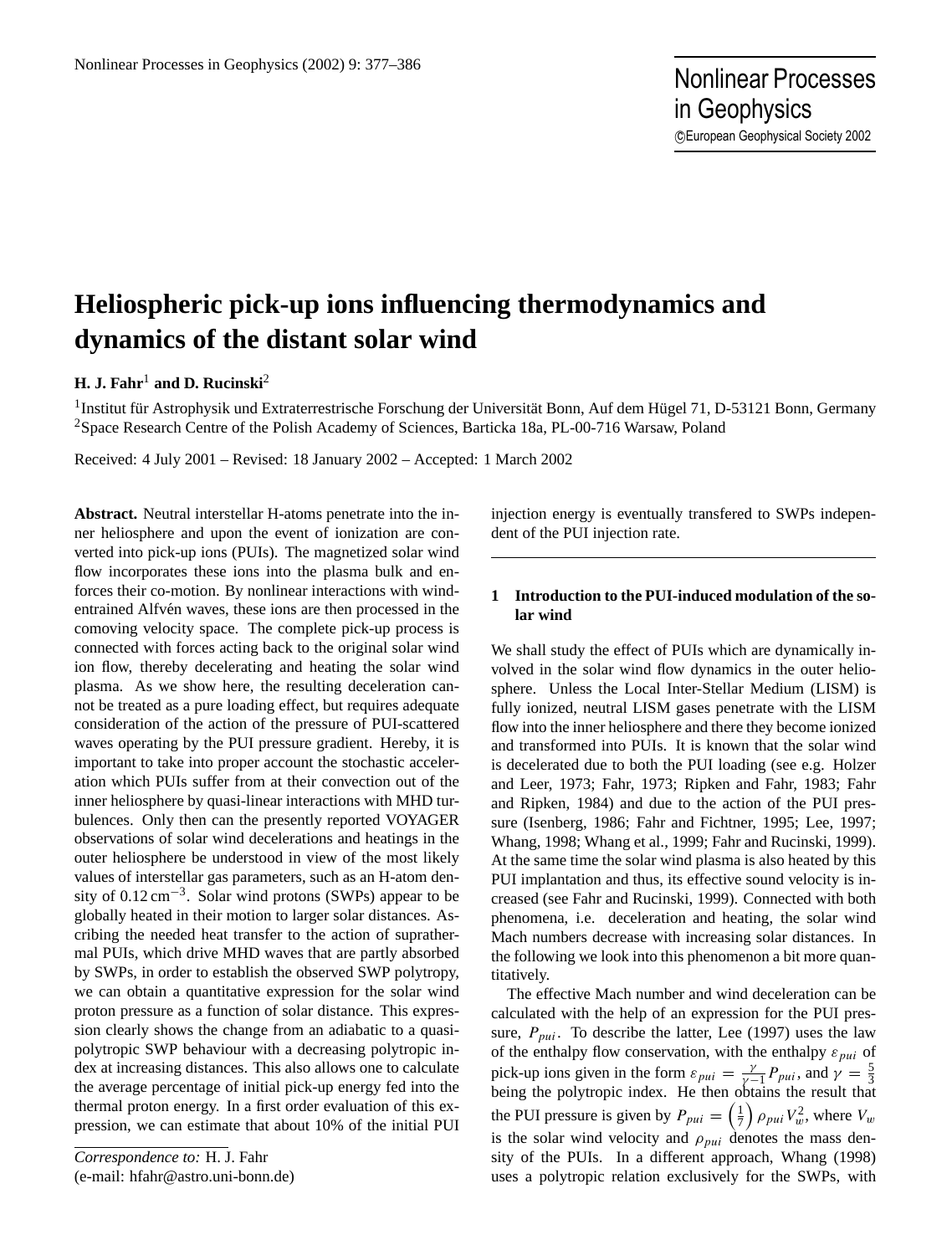an observationally supported, effective polytropic index of  $\gamma_w = 1.28$ , clearly indicating some heating of the SWP. This heating, however, is unexplained in his physical context. In his theoretical approach, the full amount of PUI-injected energy is reflected exclusively in the conserved enthalpy flow of PUIs while the PUI-induced heating of the solar wind protons, which is to be expected (see e.g. Fahr and Ziemkiewicz, 1988 or Williams et al., 1995), is not taken into account, i.e. no energy transfer from PUIs to SWPs is, in fact, taken into account, thus leaving the solar wind heating unexplained.

In none of the above mentioned approaches is the complete dynamical effect of the PUI pressure adequately taken into account, due to the effect of nonlinear wave-particle interactions between PUIs, and solar wind convected MHD wave turbulences are also not taken into account. It is important to respect that newly injected PUIs are not simply picked-up by the magnetized solar wind and then stored in a tiny toroidal subpart of velocity space. Rather they suffer strong pitch-angle scattering and a less strong energy diffusion due to quasi-linear interactions with comoving turbulences. Thereby, they are effectively redistributed in velocity space (see e.g. Chalov et al., 1995, 1997 or Fichtner et al., 1997). In addition, with the momentum loading force, this redistribution is also connected with an additional net force acting upon the center of mass of the multi-fluid solar wind, which can be identified with the gradient of the PUI pressure; however, a pressure  $P_{pui}$  has to be evaluated on the basis of the actual PUI distribution function resulting under quasi-linear wave-PUI interactions.

Starting with the PUI pressure given in the form  $P_{pui}$  =  $\alpha \rho_{pui} V_w^2$ , one can then derive (see Fahr and Fichtner, 1995) the following differential equation for the decelerated solar wind:

$$
\frac{d}{dr}V_w = \frac{-m_p \beta_{ex} \frac{1+\alpha}{\rho_w + \rho_{pui}} + \frac{2\alpha}{r} \xi V_w}{1 + \alpha \xi}.
$$
\n(1)

Here  $\beta_{ex}$  denotes the local PUI- injection rate, which here is approximated as being exclusively due to charge exchange processes with SWPs (i.e. photoionization is neglected; a near solar minimum condition!) and thus is given by  $\beta_{ex}$  =  $\sigma_{ex} n_H n_w V_w$ . Here  $\sigma_{ex}$  is the charge exchange cross section, and  $n_H$  and  $n_w$  denote local H-atom and solar wind proton densities. The function  $\xi = \rho_{pui} / (\rho_w + \rho_{pui})$  denotes the relative abundance of PUIs with respect to all protons. The function  $\xi(r)$  used by us here has been calculated by Fahr and Rucinski (1999) using the "hot" kinetic H-atom model developed by Wu and Judge (1979). Integration of the above differential equation then yields:

$$
V_w = V_{w0} \exp\left[\int_{r_0}^r \frac{\frac{2\alpha}{r}\xi - n_H \sigma_{ex} (1-\xi) (1+\alpha)}{1+\alpha\xi} dr\right]. \tag{2}
$$

Adopting the expression for  $P_{pui}$  derived by Fahr and  $\left(\frac{1}{3}\right)$ : Fichtner (1995), one then obtains with their result, i.e.  $\alpha =$ 

$$
V_w = V_{w0} \exp\left[\int_{r_0}^r \frac{2}{3+\xi} \left(\frac{\xi}{r} - 2n_H \sigma_{ex} (1-\xi)\right) dr\right].
$$
 (3)

With  $\xi \Rightarrow 0$  one formally switches off the accelerating effect of the PUI pressure and thus is left with an unrealistically strong solar wind deceleration, as the one expected in papers by Richardson et al. (1995) or Wang et al. (2000) (see Fahr and Rucinski, 2001). This reveals the fact that the waveinduced PUI pressure has to be taken into full account, since it is an essential dynamical ingredient for the modulated twofluid solar wind.

An accurate expression of  $P_{pui}$  can only be derived with the knowledge of the PUI distribution function  $f_{\text{pui}}$ , resulting under quasi-linear PUI coupling to wind-entrained MHD turbulences. This function is obtained as a solution of the PUI transport equation containing convection, adiabatic deceleration, and energy diffusion by Fermi-2 acceleration.

A fairly realistic expression for  $P_{pui}$  can be derived from the results for  $f_{pui}$  obtained by Chalov et al. (1995, 1997) as solutions of the complete PUI transport equation. As Fahr and Lay (2000) show, these numerical results are very nicely represented by the following analytical formula:

$$
f_{pui} = F\left(x^{-0.33}\right) w^{\beta} \exp\left[-C(x) (w - w_0)^{\kappa}\right],\tag{4}
$$

where F is a constant,  $x = r/r_E$  is the radial solar distance in units of AU,  $w = (v/V_w)^2$  is the squared PUI velocity normalized with  $V_w$ , with  $w_0$  being a typical injection value. Furthermore, the quantities  $\beta$ ,  $\kappa$ , and C are found as:  $\beta = -\frac{1}{6}$ ;  $\kappa = \frac{2}{3}$ ; and  $C(x) = 0.442 x^{0.2}$ . With the above representation of  $f_{pui}$  in Eq. (4), one then obtains the PUI density by:

$$
n_{pui} = 2\pi F \ x^{-0.33} \left[ \frac{3}{2} C(x)^{-2} \Gamma(2) \right],\tag{5}
$$

and the PUI pressure by:

$$
P_{pui} = \frac{2\pi}{3} F x^{-0.33} \left(\frac{1}{2} m_p V_w^2\right) \left[\frac{3}{2} C(x)^{-\frac{7}{2}} \Gamma(\frac{7}{2})\right],\tag{6}
$$

where  $\Gamma(y)$  is the Gamma function of the argument y. Equations (5) and (6) then permit the following representation for  $P_{pui}$ :

$$
P_{pui} = \frac{5}{16} \sqrt[2]{\pi} C(x)^{-\frac{3}{2}} \rho_{pui} V_w^2 = \alpha(x) \rho_{pui} V_w^2.
$$
 (7)

In this expression for  $P_{pui}(x)$ , the function  $\alpha$  is found as:  $\alpha = \alpha(x) = 1.83 x^{-0.3}$ . This means that  $\alpha$  decreases with increasing solar distances, obviously reflecting the fact that at larger distances the adiabatic deceleration starts to slowly overcompensate for the effect of the wave-driven Fermi-2 accelerations. The above formula (7) based on the results by Fahr and Lay (2000) is valid at distances of  $x \ge x_c = 15$ , where  $\alpha = \alpha_c = \alpha(x_c)$  evaluates to  $\alpha_c = 0.44$ .

In the following calculations, we may assume that the PUI pressure can be represented with sufficient accuracy by Eq. (7), setting  $\alpha(x) = \alpha_c$ . We then calculate the solar wind deceleration (see Fig. 1) and the effective solar wind Mach number  $M_w^*$ , or as in this case the equivalent quantity  $\Pi$  (see Fig. 2), related to the latter by  $\Pi \simeq \frac{1}{M_w^{*2}}$ , and given by:

$$
\Pi(x) = \frac{\alpha_c \rho_{pui} V_w^2}{\frac{1}{2} \rho_w V_w^2} = \frac{2\alpha_c \xi}{(1 - \xi)}.
$$
\n(8)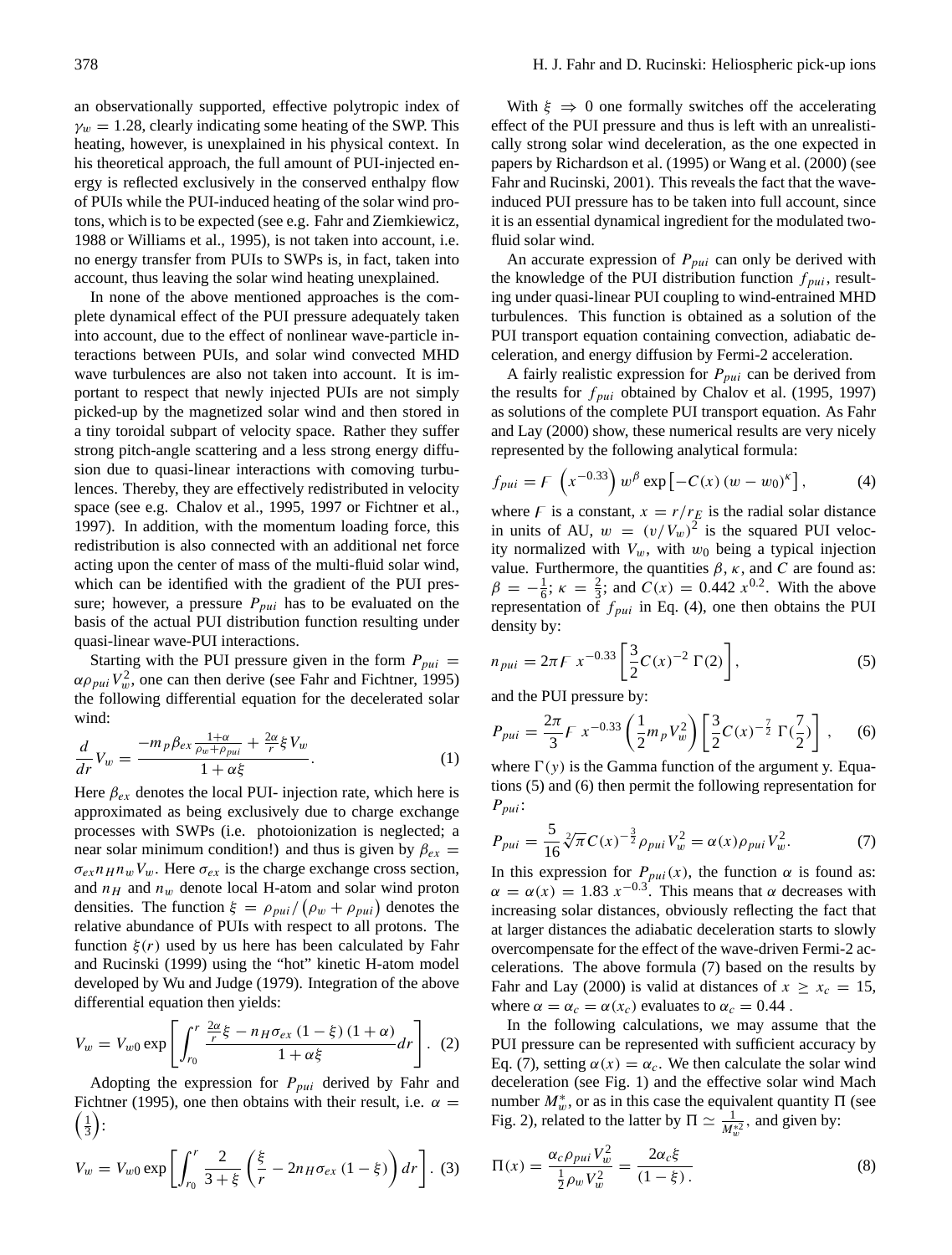

**Fig. 1.** The solar wind deceleration (in %) with respect to the solar wind velocity  $v_{w,0} = 450 \, \text{km/s}$  (full line, upwind) and  $v_{w,0} =$  $700 \, km/s$  (dashed line, crosswind) is shown as a function of the LISM H-atom density  $n_{H\infty}$  at various upwind distances, i.e. 40 AU, 60 AU and 80 AU.

As is evident in Eq. (8), the quantity  $\Pi$  also represents the ratio of PUI thermal pressure and solar wind kinetic ram pressure. The function  $\xi$  results from the accumulated effect of PUI injections due to local charge exchange processes of LISM H-atoms with SWPs in the heliosphere and is explicitly calculated by Fahr and Rucinski (1999, 2001), who describe the penetration of LISM H-atoms into the heliosphere by the so-called "hot" kinetic model developed by Fahr (1971), Thomas (1978) and Wu and Judge (1979).

In Fig. 2, the quantity  $\Pi(x) \simeq M_w^{*-2}$  is plotted as a function of the solar distance x. As one may recognize, the effective solar wind Mach number,  $M_w^*$ , in the outer region of the heliosphere decreases from very high values in the inner heliosphere towards moderately low values of the order of 2 in the outer heliosphere, i.e. the solar wind due to the modulation, by and mixing with, marginally subsonic PUIs developes with increasing distances from an initially hypersonic flow towards a weakly supersonic flow.

#### **2 Thermodynamics of the PUI-mediated solar wind**

As already mentioned above, PUIs are produced by ionization of interstellar neutral atoms in the heliosphere and are convected outwards with the solar wind flow as a separate suprathermal ion fluid. The thermodynamic behaviour of this PUI fluid at its motion outwards to the outer heliosphere, until now has been poorly understood. One clearly expects that PUIs drive waves by virtue of their distribution function, which is unstable with respect to the excitation of wave power (see e.g. Wu and Davidson, 1972; Hartle and Wu, 1973; Lee and Ip, 1987; Freund and Wu, 1989; Fahr and Ziemkiewicz, 1988; Gray et al., 1996), but while doing so



**Fig. 2.** The ratio  $\Pi(r)$  of the pick-up ion thermal pressure and the solar wind kinetic pressure, i.e. SWP ram pressure, is given in upwind direction as a function of the heliocentric distance r in units of AU, calculated for different values of the solar wind velocity  $v_{w,0}$ .

they also undergo Fermi-2 energization (energy diffusion) by nonlinear wave-particle interaction with already preexisting, convected wave turbulences (see Chalov et al., 1995, 1997; Fichtner et al., 1996; le Roux and Fichtner, 1997). In the following, we study the branching of the relevant energy flows and for this purpose, we also pay attention to the observational fact that solar wind protons behave non-adiabatic, but polytropic at their expansion to large solar distances (see Whang, 1998 and Whang et al., 1999). This evidently expresses the fact that solar wind protons are globally and continuously heated at their motion to larger solar distances.

This global heating thus cannot be related to sporadic events, such as passages of corotating interaction regions (CIRs) or solar eruptive events (see also Fisk et al., 2000). In contrast, it is, however, highly likely to be indirectly caused by PUIs driving MHD waves cascading to frequencies at which they can be reabsorbed by SWPs. Already Parker (1964) and Coleman (1968) expected that some extended heating due to dissipation of waves might cause a non-adiabatic expansion of the solar wind beyond its critical point. Meanwhile, this non-adiabatic solar wind temperature behaviour is, in fact, clearly recognized in data taken by the VOYAGER-1/2 spacecraft (see Richardson et al., 1995; Whang, 1998; Whang et al., 1999). The dissipation of non-Alfvénic turbulence energy to solar wind protons was then more quantitatively estimated by Matthaeus et al. (1994) to take place with a rate of  $q_{turb} \simeq \rho_s u^3/l$ , where  $\rho_s$ , u, l are the solar wind mass density, the rms turbulent fluctuation speed, and the turbulent correlation scale, respectively. Since observational constraints on  $u$  and  $l$ , as functions of the solar distance, are missing up to now, it thus remains hard to predict anything more quantitative with respect to the nonadiabaticity of the solar wind expansion.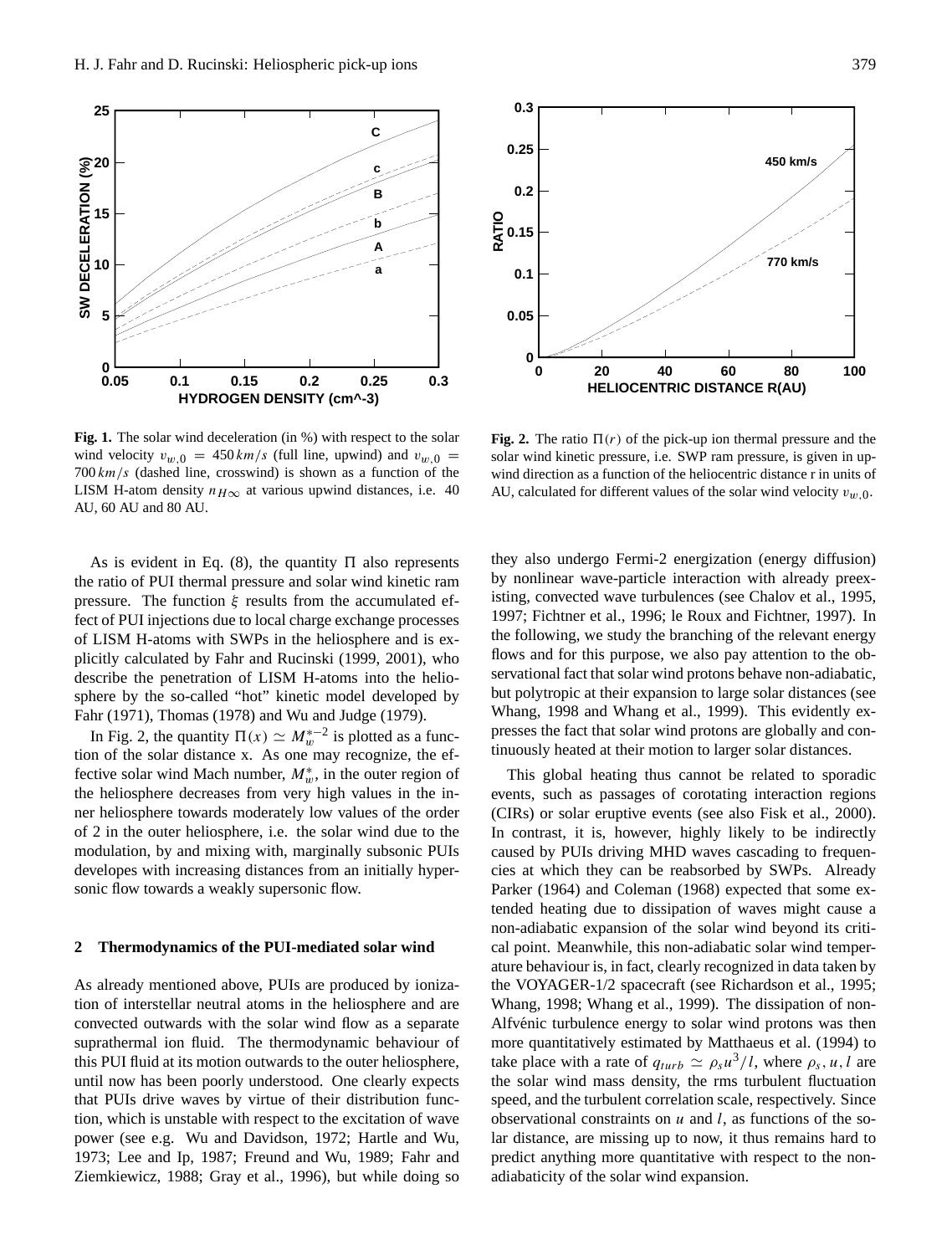Furthermore, a permanent dissipation of turbulent wave power at heating the expanding solar wind should quickly lead to a complete consumption of all convected turbulence power, unless some turbulence generating processes are operating. In this respect, Lee and Ip (1987) or Fahr and Ziemkiewicz (1988) have indicated that PUIs implanted into the expanding solar wind by means of their unstable distribution functions generate wave powers which can partly be reabsorbed by SWPs. Using quasi-linear wave-particle interaction theories by Kennel and Engelmann (1966), Gary and Feldman (1978) and Winske and Leroy (1984), the latter authors could show that under optimized conditions, up to 50% of the initial PUI energy can be forwarded to SWPs by means of PUI-driven waves. More recently, Williams et al. (1995) and Gray et al. (1996) have looked into this problem again. Williams et al. (1995) have given representations for the nonadiabatic expansion of the distant solar wind due to dissipation of PUI-driven waves within a simplified energy dissipation concept. Gray et al. (1996), within a hybrid plasma simulation code, study the energy transfer in a homogeneous plasma background from the original unstable PUI ring distribution to the SWP thermal energy degree perpendicular to the magnetic field and find that for vanishing pitch-angle diffusion – at most favourable conditions like "low Beta" plasmas – about 20% of the initial PUI ring energy can be handed over to SWPs.

In all concepts mentioned so far, however, a quantitative number for the average fraction of initial PUI energy transferred under general conditions to the SWPs, while moving towards the heliospheric termination shock, including pitchangle diffusion and general forms of nonlinear wave-particle couplings, could not be given. We may perhaps have a guide from the observational result presented by Whang (1998) or Whang et al. (1999), showing that the distant SWPs behave polytropic with a best-fitting polytropic index of  $\gamma^* = 1.28$ . Since  $\gamma^*$  turns out to be substantially smaller than the adiabatic index  $\gamma = 5/3 \simeq 1.667$ , it is evident that some continuous, i.e. non-CIR-correlated heating of the SWPs takes place, which here we are going to ascribe to the complicated action of PUIs. This SWP heating, since it is global in its nature and independent of latitude, must most certainly be due to wave energy continuously coupled from the PUIs via feeding of wave turbulences to the SWPs, due to nonlinear or quasi-linear wave-particle couplings (e.g. see Fahr and Ziemkiewicz, 1988 or Williams et al., 1995; Gray et al., 1996). It thus represents an energy sink for the PUIs which pump energy into wave turbulences, but at the same time also represents an energy source for SWPs, which absorbs part of these turbulences.

The energization of the SWPs may most likely be ascribed to a process similar to the Fermi-2 acceleration process considered for more energetic ions such as PUIs or ACRs (Anomalous Cosmic Rays), i.e. diffusion in energy space due to scatterings between counterpropagating hydromagnetic waves. Of course, it must also be taken into account that PUIs as well undergo this type of Fermi-2 acceleration process. This, for instance, is clearly manifest as an evident and ubiquitous heliospheric phenomenon both in view of theory and observations (see, e.g. Fisk et al., 2000). But it should be kept in mind that these PUIs at driving wave turbulences also experience genuine energy losses which a complete PUI thermodynamics has to include. These PUI energy losses are primarily due to the generation of wave power, which under stationary conditions may be absorbed by protons. In addition, some loss of PUI energy in a more hydrodynamic view is also connected with work done by the PUIs through their pressure at driving the effective solar wind to keep it at an effective bulk velocity  $V_w$  jointly shared by PUIs and SWPs (see e.g. Chalov and Fahr, 1997 or Fahr and Rucinski, 1999).

Here we begin our consideration of the PUI-SWP two fluid thermodynamics from the kinetic result obtained by Chalov and Fahr (1965), yielding a function  $f_{pui}$  which leads to the PUI pressure in the form of its third moment by the expression (see Eq. 7):

$$
P_{pui}(r) = \alpha(r)\rho_{pui}(r)V_w^2(r).
$$
\n(9)

As we have already stated before, this expression in the outer heliosphere (i.e. beyond 10 AU) can be well approximated by setting  $\alpha(r) \simeq \alpha_c = 0.44$ . Realizing, in addition, that the solar wind velocity  $V_w$  between 10 AU and 90 AU only drops by less than 10% (see e.g. Richardson et al., 1995 and Fig. 1) may then allow one to approximate  $P_{pui}$  by:

$$
P_{pui}(r) \simeq \alpha_c \rho_{pui}(r) V_{w_0}^2,\tag{10}
$$

where  $V_{w0}$  denotes the solar wind velocity at 10 AU. This relation indicates that PUI essentially behave in a isothermal manner at their motion to larger distances since they fulfill a polytropic relation of the form:  $P_{pui}/\rho_{pui}^{y_i} \simeq C_{pui} = \alpha_c V_{wo}^2$ with the polytropic index given by  $\gamma_i = 1$ . The isothermal PUI temperature thus follows from Eq. (10) that:

$$
\frac{\partial P_{pui}}{\partial \rho_{pui}} = \frac{P_{pui}}{\rho_{pui}} = \alpha_c V_{w0}^2 = K T_{pui}/m_p.
$$
 (11)

This result is also supported in a perfect way by the analogous calculations carried out by Fichtner et al. (1996), who find that the PUI distribution beyond 10 AU takes an asymptotically constant profile yielding the fact that:  $rf<sub>pui</sub>(r, v) = \text{const.}$  From this fact one also concludes directly that the ratio of the two moments,  $P_{pui}$  and  $\rho_{pui}$ , presents a constant, just as expressed in Eq. (11).

In hydrodynamical terms, this obviously means that PUIs, when expanding with the solar wind, experience just enough heating to keep their temperature  $T_{pui}$  constant at the expansion of the solar wind to larger distances. This phenomenon must thus be reflected in a fine-tuned strength of the energy input terms on the RHS of the equation of conservation of the PUI enthalpy flow given by:

$$
div\left(\frac{\gamma}{\gamma-1}C_{pui}\rho_{pui}\overrightarrow{V}_w\right)-(\overrightarrow{V}_w\circ\nabla)(C_{pui}\rho_{pui})=\beta_{ex}(\frac{1}{2}m_pV_w^2)+Q_{pui},
$$
\n(12)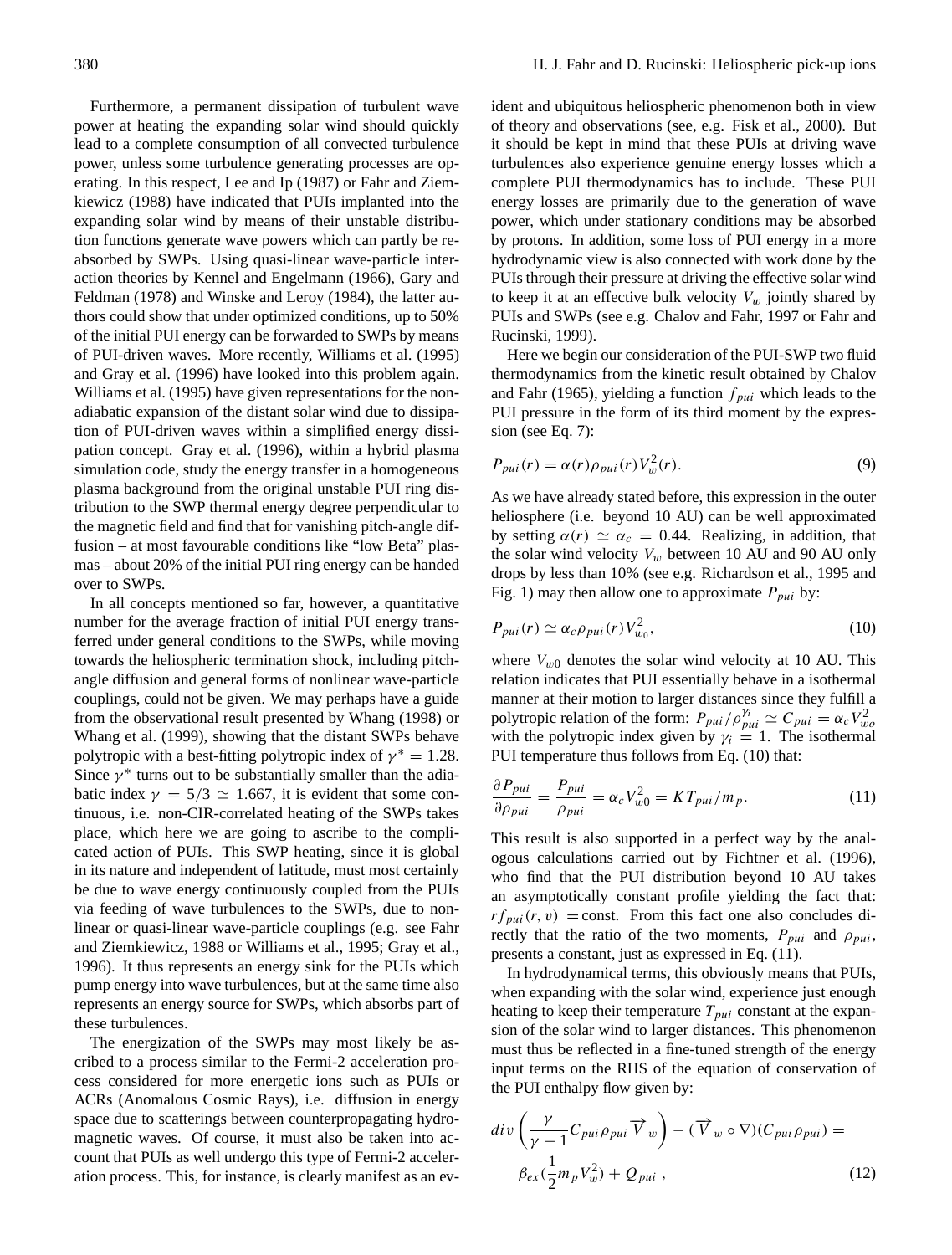where  $\beta_{ex}$  is again the PUI injection rate,  $E_i = \frac{1}{2} m_p V_w^2$  is the initial PUI injection energy seen in the solar wind rest frame, and  $Q_{pui}$  denotes the net energy input into the PUI fluid due to nonlinear wave-particle interactions, including losses due to wave-driving and gains due to Fermi-2 accelerations. We now want to find the form of the term  $Q_{pui}$  which can satisfy the above differential Eq. (12). Keeping in mind that the mass flow conservation of PUIs requires that  $\beta_{ex}$  is representable by:

$$
m_p \beta_{ex} = \text{div}(\rho_{pui} \overrightarrow{V_w}), \tag{13}
$$

we then obtain:

$$
div\left((\frac{\gamma}{\gamma-1}-\frac{V_w^2}{2C_{pui}})\rho_{pui}\,\overrightarrow{V}_w\right)-(\overrightarrow{V}_w\circ\nabla)\rho_{pui}=\nQ_{pui}/C_{pui}
$$
\n(14)

and find the following result:

$$
Q_{pui} = \left(\frac{\gamma}{\gamma - 1} - \frac{V_w^2}{2C_{pui}}\right) div(P_{pui} \overrightarrow{V}_w)
$$

$$
-(\overrightarrow{V}_w \circ \nabla) P_{pui}.
$$
 (15)

With the above expression  $(15)$  we have now found the exact form of that net energy input  $Q_{pui}$  which just leads to an isothermal behaviour of PUIs.

Before we study the thermodynamics of the solar wind protons separately, we take a look into the required thermodynamics of the joint PUI-SWP two-fluid system which expresses itself in the following form:

$$
div\left(\frac{\gamma}{\gamma-1}(P_{pui} + P_w)\overrightarrow{V}_w\right) - (\overrightarrow{V}_w \circ \nabla)(P_{pui} + P_w) =
$$

$$
\beta_{ex}(\frac{1}{2}m_pV_w^2 - KT_w) + Q_{pui} + Q_w, \qquad (16)
$$

where K is the Boltzmann constant and  $T_w$  is the temperature of SWPs.

The fact that this PUI-SWP two-fluid system is lacking any external energy sources besides the evident energy sinks and sources connected with the removal of thermal SWP-energy, i.e.  $KT_w$ , and the gain of the PUI injection energy, and  $E_i$ , per creation of a PUI, then leads to the obvious conclusion that the energy inputs,  $Q_w$  and  $Q_{pui}$ , to the SWP and the PUI fluids connected with nonlinear wave-particle interactions have to cancel each other (i.e. no net energy gain or loss of the wave fields!). This then evidently requires that:

$$
Q_w = -Q_{pui}.\tag{17}
$$

Based on this result and on the expression we have derived for  $Q_{pui}$  in Eq. (15), we then obtain the single-fluid thermodynamics of SWPs given by the following equation:

$$
div\left(\frac{\gamma}{\gamma-1}P_w\overrightarrow{V}_w\right) - (\overrightarrow{V}_w \circ \nabla)P_w = -\beta_{ex}(KT_w)
$$

$$
-(\frac{\gamma}{\gamma-1} - \frac{V_w^2}{2C_{pui}})div(P_{pui}\overrightarrow{V}_w) + (\overrightarrow{V}_w \cdot \nabla)P_{pui}. \quad (18)
$$



**Fig. 3.** Plotted is the logarithm of the solar wind thermal pressure  $P_w$  versus the logarithm of the SWP density n<sub>w</sub> at  $\Lambda = 1 \cdot 10^{-3}$ and  $T_{w,0} = 5 \cdot 10^4 K$  for different values of  $\Delta \alpha = \alpha_1 - \alpha_2$ ; i.e. for:  $1:\Delta \alpha = 50$ ,  $2:\Delta \alpha = 30$ ,  $3:\Delta \alpha = 10$ .

We now want to obtain from the above equation a solution for the solar wind pressure  $P_w$  as a function of the distance r and for that purpose, we arrange Eq. (18) into the following, more appropriate form:

$$
div\left(\frac{\gamma}{\gamma-1}P_w\overrightarrow{V}_w\right) - (\overrightarrow{V}_w \circ \nabla)P_w = -KT_wdiv
$$

$$
\left(n_w\overrightarrow{V}_w\right) + \left(\frac{\gamma}{\gamma-1}m_pC_{pui} - \frac{m_p v_w^2}{2}\right)div(n_{swp}\overrightarrow{V}_w) \quad (19)
$$

$$
+m_pC_{pui}(\overrightarrow{V}_w \circ \nabla) n_{pui}.
$$

We shall now evaluate this equation for a spherically symmetric solar wind flow, assuming that  $\frac{2v_w}{r} \gg \frac{dv_w}{dr}$  can be used as a satisfactory approximation, and obtain:

$$
\frac{\gamma}{\gamma - 1} \left[ \frac{dP_w}{dr} + \frac{2P_w}{r} \right] - \frac{dP_w}{dr} =
$$
\n
$$
\left[ -kT_w + \frac{\gamma}{\gamma - 1} m_p C_{pui} - \frac{m_p V_w^2}{2} \right] \left[ \frac{dn_w}{dr} + \frac{2n_w}{r} \right] \tag{20}
$$
\n
$$
-m_p C_{pui} \left[ \frac{dn_w}{dr} + \frac{2}{r} (n_w + n_{pui}) \right].
$$

This equation can be simplified into the following form:

$$
\frac{1}{\gamma - 1} \frac{dP_w}{dr} + \frac{2\gamma}{\gamma - 1} \frac{P_w}{r} =
$$
\n
$$
\left[ -KT_w + \frac{1}{\gamma - 1} m_p C_{pui} - \frac{m_p V_w^2}{2} \right] \left( \frac{dn_w}{dr} + \frac{2n_w}{r} \right) \quad (21)
$$
\n
$$
-m_p C_{pui} \left[ \frac{2}{r} n_{pui} \right].
$$

Keeping in mind that  $KT_w \ll m_pC_{pui} = KT_{pui}$ , and that the PUI density is related to the total proton density by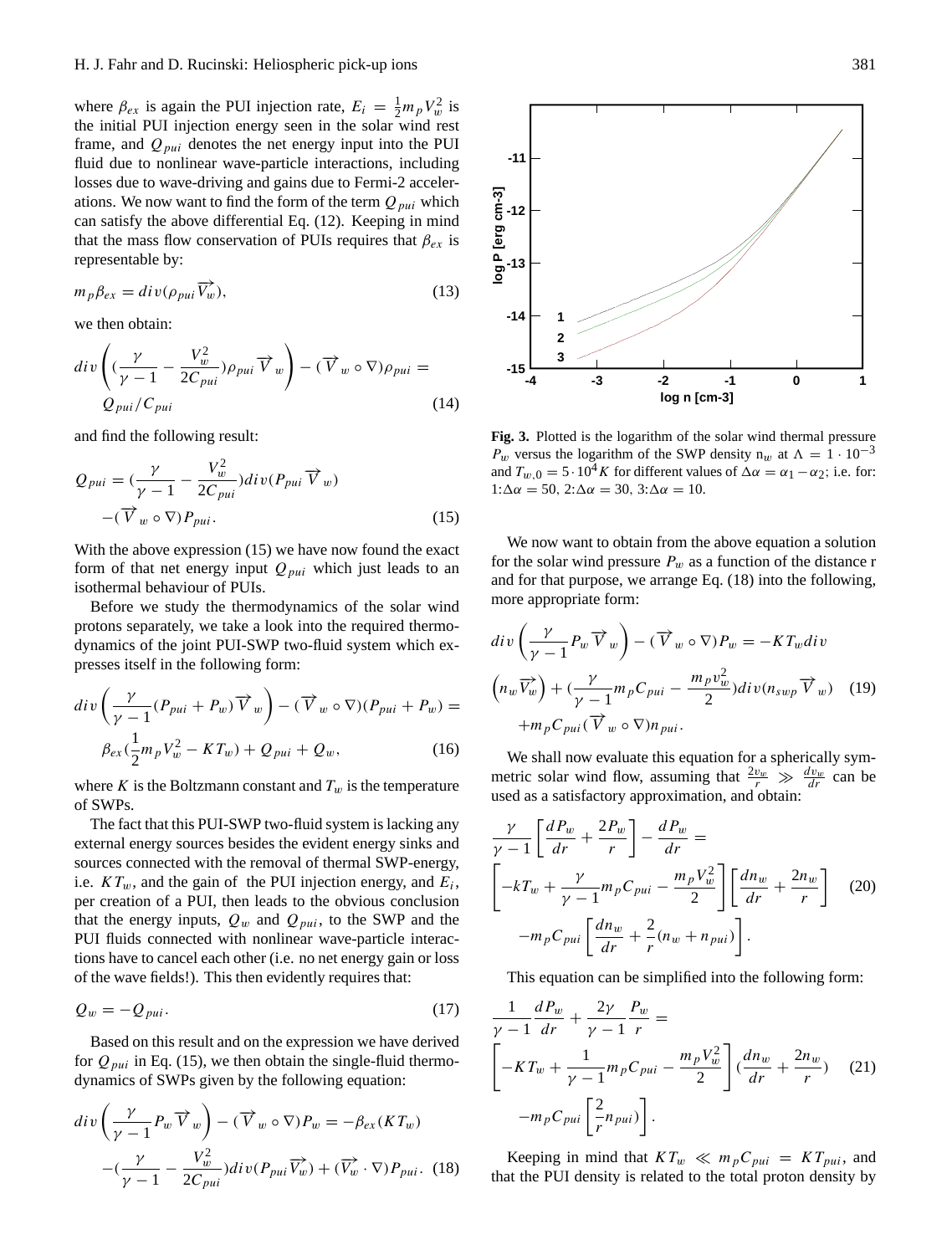$n_{pui} = n - n_w$ , with the total solar proton density n simply given by:  $n = n_0 (r/r_0)^{-2}$ , then yields the following equation:

$$
\frac{dP_w}{dr} + 2\gamma \frac{P_w}{r} = -\left[KT_{pui} - (\gamma - 1)\frac{m_p V_w^2}{2}\right] \frac{\beta_{ex}}{V_w}
$$

$$
-KT_{pui}(\gamma - 1)\left[\frac{2}{r}(n - n_w)\right],
$$
(22)

which finally, together with the PUI injection rate  $\beta_{ex} = n_w n_H \sigma_{ex} V_w$  yields:

$$
\frac{dP_w}{dr} + 2\gamma \frac{P_w}{r} = \left[\frac{2}{r}(\gamma - 1)KT_{pui} - (KT_{pui}) + (\gamma - 1)\frac{m_pV_w^2}{2}m_H\sigma_{ex}\right]n_w
$$

$$
-KT_{pui}(\gamma - 1)\frac{2n_0}{r_0}(\frac{r_0}{r})^3.
$$
(23)

This differential equation formally is of the following form:

$$
\frac{dP_w}{dr} + g_1(r)P_w = g_2(r)
$$
\n(24)

and thus has the solution:

$$
P_w = \exp(-2\gamma \int_{r_0}^r \frac{dr}{r})
$$
  

$$
\left\{ P_{w,0} + \int_{r_0}^r \exp(+2\gamma \int_{r_0}^{r'} \frac{dr}{r}) g_2(r) dr' \right\}.
$$
 (25)

As we are going to show in the Appendix of this paper, this expression (25) can be simplified and finally, can be evaluated to yield:

$$
P_w = x^{-2\gamma} \cdot \left\{ P_{w,0} + \Lambda (KT_{pui} - (\gamma - 1) \frac{m_p V_w^2}{2}) \right\}
$$

$$
n_0 \frac{1}{2\gamma - 1} (x^{2\gamma - 1} - 1) \Big\}.
$$
 (26)

First we now intend to investigate the polytropic behaviour of the PUI-heated solar wind and for that purpose, we study the expression derivable for the local polytropic SWP index  $\gamma_w$ :

$$
\gamma_w = \frac{\rho_w}{P_w} \frac{dP_w}{d\rho_w}.\tag{27}
$$

To evaluate expression (27) we first take the derivative of  $P_w$  with respect to r given in the form:

$$
\frac{dP_w}{dr} = \frac{1}{r_0} \left\{ -\frac{2\gamma P_w}{x} + P_{w,0} \Lambda (\alpha_1 - \alpha_2) x^{-2} \right\},\tag{28}
$$

where  $\alpha_1$  and  $\alpha_2$  are defined by:

 $2P_{w,0}$ 

$$
\alpha_1 = \frac{n_0 K T_{pui}}{P_{w,0}} = (T_{pui}/T_0)
$$
  
and  

$$
\alpha_2 = (\gamma - 1) \frac{n_0 m_p V_w^2}{2 R}.
$$
 (29)

382 H. J. Fahr and D. Rucinski: Heliospheric pick-up ions **-11** log P [erg cm-3] **log P [erg cm-3] -12 -13 -14 1 2 3 -15 -4 -3 -2 -1 0 1**

**Fig. 4.** Plotted is the logarithm of the solar wind pressure  $P_w$  versus the logarithm of the SWP density  $n_w$  at  $\Delta \alpha = 50$  and  $T_{w,0}$  = 5 · 10<sup>4</sup>K for different values of  $\Lambda$ , i.e. for: 1: $\Lambda = 1 \cdot 10^{-3}$ , 2:  $\Lambda = 2 \cdot 10^{-3}$ ,  $3:\Lambda = 3 \cdot 10^{-3}$ .

**log n [cm-3]**

With Eq. (28) and the evident relation:

$$
\frac{d\rho_w}{dr} = -2\frac{\rho_w}{r},\tag{30}
$$

we then obtain from relation (27):

$$
\gamma_w(x) = \frac{\rho_w}{P_w} \frac{dP_w}{d\rho_w} = \gamma - \frac{P_{w,0}}{P_w} \frac{\Lambda}{4} (\alpha_1 - \alpha_2) x^{-1}.
$$
 (31)

In the following we shall demonstrate results of the thermodynamic behaviour of PUI-heated SWPs by plotting in Fig. 3 the quantities  $Log(P_w)$  versus  $Log(\rho_w)$  with  $\Delta \alpha$  =  $\alpha_1 - \alpha_2$ ,  $P_{w,0}$ , and  $\Lambda$ , respectively, as open parameters. In this figure, the parameter  $\Delta \alpha$  is varied with the following values selected:  $\Delta \alpha_1 = 50$ ;  $\Delta \alpha_2 = 30$ ;  $\Delta \alpha_3 = 10$ . As is evident in this figure, the SWP pressure drops the least with SWP density, or solar distance x, the higher the value is for  $\Delta \alpha$ , i.e. the more efficient is the PUI-induced heating of the SWPs.

The SWP pressure at larger solar distances reacts even more sensitively to a variation in the quantity  $\Lambda = n_H \sigma_{ex} r_0$ . Ascribing to this variation in  $\Lambda$  ( $\Lambda_1 = 1 \cdot 10^{-3}$ ,  $\Lambda_2 =$  $2 \cdot 10^{-3}$ ,  $\Lambda_3 = 3 \cdot 10^{-3}$ ) a corresponding variation in the H-atom density  $n_{H0}$  outside of the solar system, i.e. the interstellar H-atom density, Fig. 4 then reveals that at higher values of  $n_{H0}$ , the non-adiabatic behaviour of  $P_w$  already starts further inwards at smaller solar distances of x.

Furthermore, in Fig. 5, we show the polytropic index  $\gamma_w(x)$  given in Eq. (31) as a function of x for different values of  $\Lambda$ . As one can already see from Eqs. (26) and (31), the function  $\gamma_w(x)$  reduces from its initial value of  $\gamma_s \simeq$  $\gamma = 5/3$  to an asymptotic value of  $\gamma_w(x \to \infty) = \gamma_{w,\infty}$ , which neither depends on  $\Delta \alpha$  nor  $\Lambda$ . The range of solar distances where  $\gamma_w$  turns out to be between, say, 1.4 and 1.2, i.e. clearly below the adiabatic value, is, however, fairly sensitive to both  $\Lambda$  and  $\Delta \alpha$ . With parameter values  $\Lambda = 3 \cdot 10^{-3}$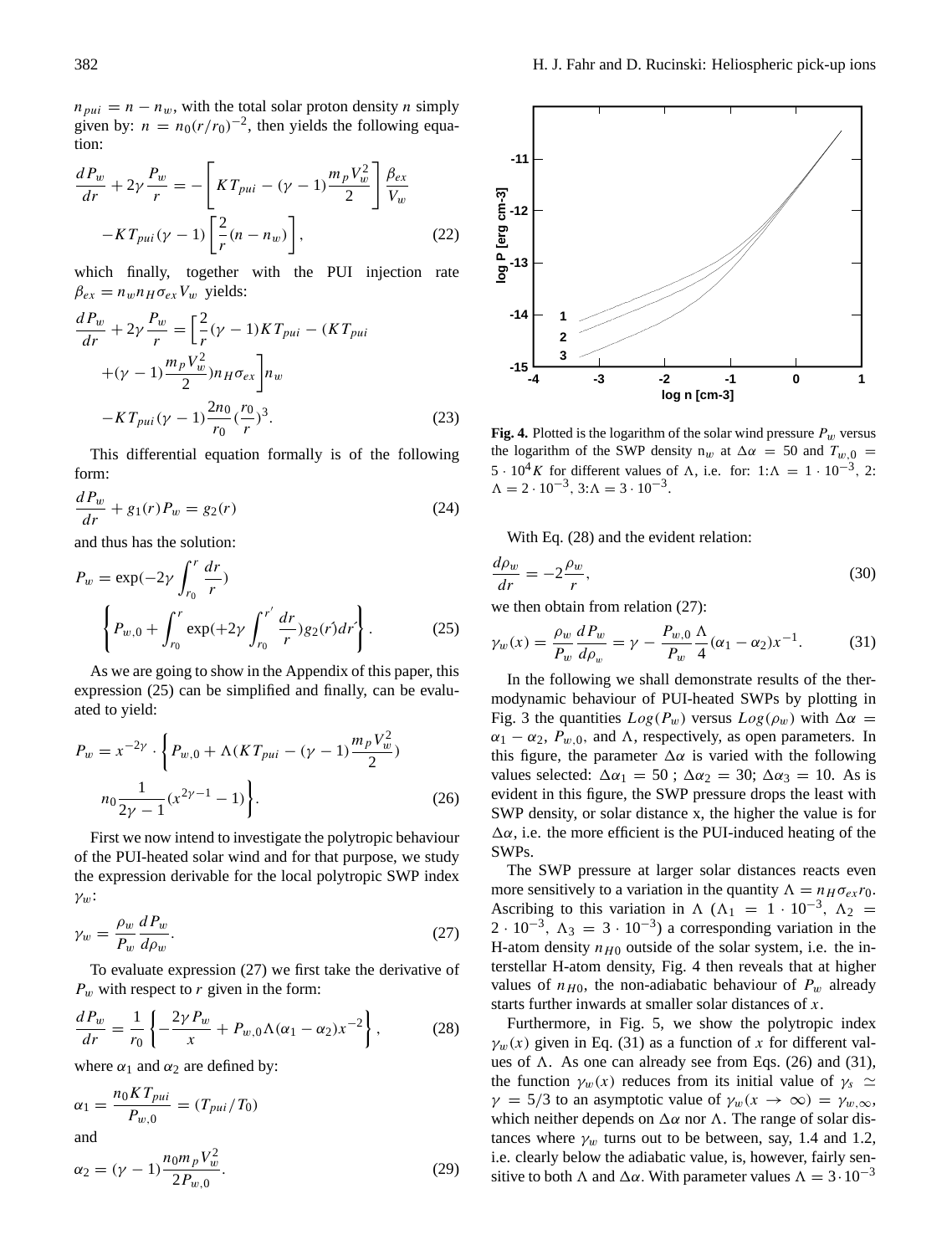

**Fig. 5.** Plotted is the polytropic index  $\gamma_w$  versus the logarithm of the solar distance r at  $\Delta \alpha = 50$  and  $T_{w,0} = 5 \cdot 10^4 K$  for different values of  $\Lambda$ , i.e. for:  $1:\Lambda = 1 \cdot 10^{-3}$ ,  $2:\Lambda = 2 \cdot 10^{-3}$ ,  $3:\Lambda = 3 \cdot 10^{-3}$ .

and  $\Delta \alpha = 50$ , one would obtain polytropic indices below 1.3 all the way from 5 AU outwards, as was observed by VOYAGER-2 (see Whang, 1999).

#### **3 Pick-up ion energy transfer to solar wind protons**

In the preceding section, we have used the hypothesis that waves driven by PUIs energize solar wind protons most probably by Fermi-2 acceleration processes and thereby, eventually transfer a specific fraction of their initial pick-up energy per PUI, i.e. of  $E_i = \frac{1}{2} m_p V_w^2$ , to the solar wind background, i.e. to the SWPs. We shall study which fraction of this initial PUI energy is eventually transfered to the SWPs when they finally leave the inner heliosphere passing over the heliospheric termination shock. The net PUI-induced wave energy input to SWPs per unit volume and time according to Eq.  $(15)$  is given by:

$$
Q_w = -Q_{pui} = -\left(\frac{\gamma}{\gamma - 1} - \frac{V_w^2}{2C_{pui}}\right)div(P_{pui}\overrightarrow{V}_w)
$$
  
 
$$
+(\overrightarrow{V}_w \circ \nabla)P_{pui}.
$$
 (32)

We may evaluate this expression here assuming, as already done before, that  $KT_{pui} = m_pC_{pui}$  and the solar wind velocity  $V_w$  are constants. Then, the above expression evaluates to:

$$
Q_w = -\left(\frac{\gamma}{\gamma - 1}KT_{pui} - \frac{m_pV_w^2}{2}\right)div(n_{pui}\overrightarrow{V_w}) - KT_{pui}(\overrightarrow{V_w} \circ \nabla)n_{pui}.
$$
\n(33)

Keeping in mind that:

$$
div(n_{pui}\overrightarrow{V_w}) = n_H n_w \sigma_{ex} V_w, \qquad (34)
$$

and that:

$$
n_{pui} = n - n_w,\tag{35}
$$

with the relation (see Eq.A7):

$$
n_w = n_0 x^{-2} \Big[ 1 - \exp\left(-\Lambda(x-1)\right) \Big],\tag{36}
$$

then allows one to transform Eq. (33) into:

$$
Q_w = -\left(\frac{\gamma}{\gamma - 1}KT_{pui} - \frac{m_pV_w^2}{2}\right).
$$
  

$$
\Lambda \frac{n_0V_w}{r_0} \left[x^{-2}\left(1 - \Lambda(x - 1)\right)\right]
$$
  
+
$$
KT_{pui}\frac{V_w n_0}{r_0}\Lambda(x^{-2} + 2x^{-3}),
$$
 (37)

which in view of the fact that within our integration limits of  $x \le 100$  the quantity  $\Delta x \ll 1$  can be further simplified to:

$$
Q_w = -\Lambda \frac{n_0 V_w}{r_0} \cdot \left\{ \left( \frac{2\gamma - 1}{\gamma - 1} K T_{pui} - \frac{m_p V_w^2}{2} \right) x^{-2} + 2K T_{pui} x^{-3} \right\} \cdot \tag{38}
$$

With this expression for the PUI-induced energy input, one is then led to an energy input per unit time into a sector of the inner heliosphere distending with a space angle  $d\Omega$  from  $r = r_0$  (i.e. inner boundary where no PUIs are present) to  $r = r_s = 100r_0$  (i.e. heliospheric shock location) given by:

$$
Y_w = d\Omega \int_{r_0}^{r_s} r^2 Q_w dr, \qquad (39)
$$

which, with the use of Eq. (38), takes the following form:

$$
Y_w = -r_0^3 d\Omega \int_1^x x^2 \Lambda \frac{n_0 V_w}{r_0}.
$$
  

$$
\left\{ \left( \frac{2\gamma - 1}{\gamma - 1} K T_{pui} - \frac{m_p V_w^2}{2} \right) x^{-2} + 2K T_{pui} x^{-3} \right\} dx, \quad (40)
$$

and thus can be simplified to:

$$
Y_w = -\Lambda r_0^2 n_0 V_w d\Omega.
$$
  

$$
\int_1^x \left\{ \left( \frac{2\gamma - 1}{\gamma - 1} K T_{pui} - \frac{m_p V_w^2}{2} \right) + 2K T_{pui} x^{-1} \right\} dx.
$$
 (41)

This finally can be evaluated to yield:

$$
Q_w = -\Lambda r_0^2 n_0 v_w d\Omega.
$$
  

$$
\left\{ (\frac{2\gamma - 1}{\gamma - 1} K T_{pui} - \frac{m_p V_w^2}{2})(x - 1) + 2K T_{pui} \ln(x) \right\}.
$$
 (42)

For the outer boundary  $x_s \approx 100$  of the integration (i.e. the location of the termination shock), this expression finally simplifies to:

$$
Y_w = -\Lambda r_0^2 n_0 V_w d\Omega.
$$
  

$$
\left[ (\frac{2\gamma - 1}{\gamma - 1} K T_{pui} - \frac{m_p V_w^2}{2}) x_s + 9.2 K T_{pui} \right],
$$
 (43)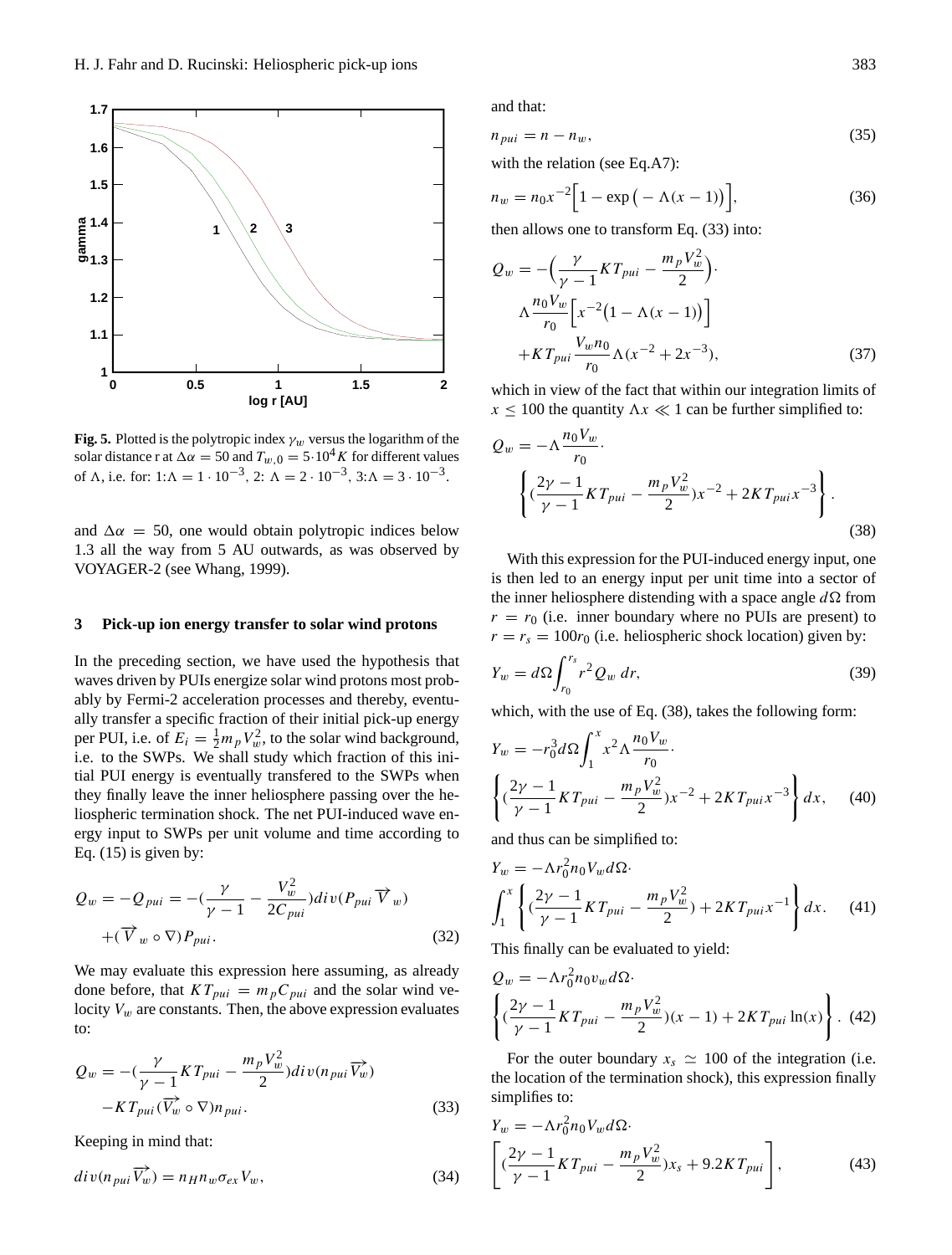where the last term in view of  $x_s \gg 9.2$  can also be neglected for the estimate aimed at here.

Now we want to compare this expression for  $Y_w$  with the total energy input  $Y_{ex}$  into the same inner heliospheric solar wind sector per unit of time, due to the total loading of the solar wind with freshly implanted PUIs of energy  $E_i$  $= (1/2)m_pV_w^2$  at a local implantation rate  $\beta_{ex}$  within the same space sector as considered above. For  $Y_{ex}$  one thus obtains the following expression:

$$
Y_{ex} = d\Omega \int_{r_0}^{r_s} r^2 \beta_{ex}(r) \left(\frac{1}{2} m_p V_w^2\right) dr , \qquad (44)
$$

Keeping in mind that the local PUI production rate can be expressed by  $\beta_{ex} = div(\xi n \overline{V}_w)$ , then allows one to arrive at:

$$
Y_{ex} = \Lambda n_0 r_0^2 V_w \left[ \frac{m_p}{2} V_w^2 \right] d\Omega (x_s - 1). \tag{45}
$$

The ratio  $\Theta$  of the above energy inputs  $Y_w$  and  $Y_{ex}$  taken from Eqs. (43) and (45) is thus given by:

$$
\Theta = \frac{Y_w}{Y_{ex}}
$$
\n
$$
= \frac{-\Lambda r_0^2 n_0 V_w d\Omega(\frac{2\gamma - 1}{\gamma - 1} K T_{pui} - \frac{m_p V_w^2}{2}) x_s}{\Lambda n_0 r_0^2 V_w d\Omega[\frac{m_p}{2} V_w^2] x_s}
$$
\n
$$
= 1 - \frac{\frac{2\gamma - 1}{\gamma - 1} K T_{pui}}{\frac{m_p}{2} V_w^2} = 1 - \frac{\frac{2\gamma - 1}{\gamma - 1}}{\frac{1}{2} M_{pui}^2},
$$
\n(46)

where  $M_{pui}$  is the PUI Mach number defined by:

$$
M_{pui}^2 = \frac{\rho_{pui} V_w^2}{P_{pui}} \,. \tag{47}
$$

The above expression when evaluated for  $\gamma = 5/3$  then tells us that the above result can only describe reasonably well the PUI-SWP two-fluid thermodynamics, if the PUI Mach number fulfills the following relation:

$$
M_{pui} \ge \sqrt[2]{7} = 2.65. \tag{48}
$$

As one can see in the result presented for  $\Theta$  in Eq. (46), the effectivity of the energy transfer from PUIs to SWPs shows that the value of  $\Lambda$ , i.e. of  $n_H$ , does not play any role in this context. What counts, however, are the values of  $\alpha_1$  and of  $\alpha_2$ , as one can see when rewriting Eq. (46) in the following form:

$$
\Theta = 1 - \frac{\frac{2\gamma - 1}{\gamma - 1}KT_{pui}}{\frac{m_p}{2}V_w^2} = \frac{\alpha_2 - (2\gamma - 1)\alpha_1}{\alpha_2}.
$$
 (49)

As one can conclude from the above relation, it is necessary for an energy transfer from PUIs to SWPs that  $\alpha_2 \geq$ (7/3) $\alpha_1$ . For instance, for values like  $\alpha_2 = (8/3)\alpha_1$ ; =  $(9/3)\alpha_1$ ; =  $(10/3)\alpha_1$ , one could expect to have energy transfer ratios of  $\Theta = 0.125$ ; = 0.222; = 0.3.

#### **4 Concluding remarks**

In concluding our views on PUI-mediated winds, we can state that, whenever the solar wind system moves through a fractionally ionized interstellar medium, PUIs are automatically produced by ionization of neutral interstellar H-atoms that penetrate into the supersonic region of the heliosphere. These PUIs upon momentum-sharing with the solar wind at the PUI loading process, decelerate the wind. In addition, the original solar wind is substantially modulated in its dynamics and thermodynamics when PUIs, as a separate suprathermal ion population, are mixed up with SWPs and at the same time are tied to a joint bulk velocity  $V_w$ . According to the calculations presented in the preceding sections of this paper, the solar wind is decelerated by 10 to 20%, depending on the density of the interstellar H-atoms.

The solar wind protons, in addition, are polytropically heated by nonlinear wave-particle interactions induced by PUI-driven hydromagnetic waves, leading to a quasipolytropic SWP behaviour with distance-dependent polytropic SWP indices  $\gamma_w(x) \leq (5/3)$ . A polytropic solar wind behaviour with indices  $\gamma_w \simeq 1.28$  in regions between 10 and 40 AU, as obtained in our calculations, is, in fact, confirmed by solar wind proton temperature measurements carried out with VOYAGER-2 (see Whang, 1999). By means of this nonlinear PUI-wave-SWP energy coupling, about 10 to 20% of the intitial PUI injection energy  $E_i$  is transferred to solar wind protons. The effective Mach numbers of the solar wind flow are substantially reduced to values of about 2 to 3, which are mainly associated with the solar wind PUI Mach number  $M_{pui}$  given in Eq. (37) and are limited to  $M_{pui} \ge 2.65$ . The two-fluid plasma mixture composed of SWPs and PUIs in many respects behaves like a mixture of a heavy and a light gas, except that the moment transfer terms are not of the same type as the classical ones valid under collision-dominated conditions (see e.g. Braginski, 1965; Burgers, 1969), but are by their nature wave-particle coupling terms.

#### **Appendix**

The expression (25) first can be simplified to:

$$
P_w = \left(\frac{r}{r_0}\right)^{-2\gamma} (P_{w,0} + \int_{r_0}^r \left(\frac{r}{r_0}\right)^{2\gamma} g_2(r) dr). \tag{A1}
$$

Representing the function  $g_2(r)$  in the form:

$$
g_2(r) = g_{21}(r) + g_{22}(r) + g_{23}(r),
$$
 (A2)

then leads to the following form of a solution for  $P_w$ :

$$
P_w = \left(\frac{r}{r_0}\right)^{-2\gamma} (P_{w,0} + I_{21} + I_{22} + I_{23}), \tag{A3}
$$

where the integrals  $I_{21}$ ,  $I_{22}$ ,  $I_{23}$  are given by:

$$
I_{21} = 2n_0(KT_{pui})(\gamma - 1)
$$
  

$$
\int_1^x (x)^{2\gamma - 3} \exp(-\Lambda(x - 1)) dx',
$$
 (A4)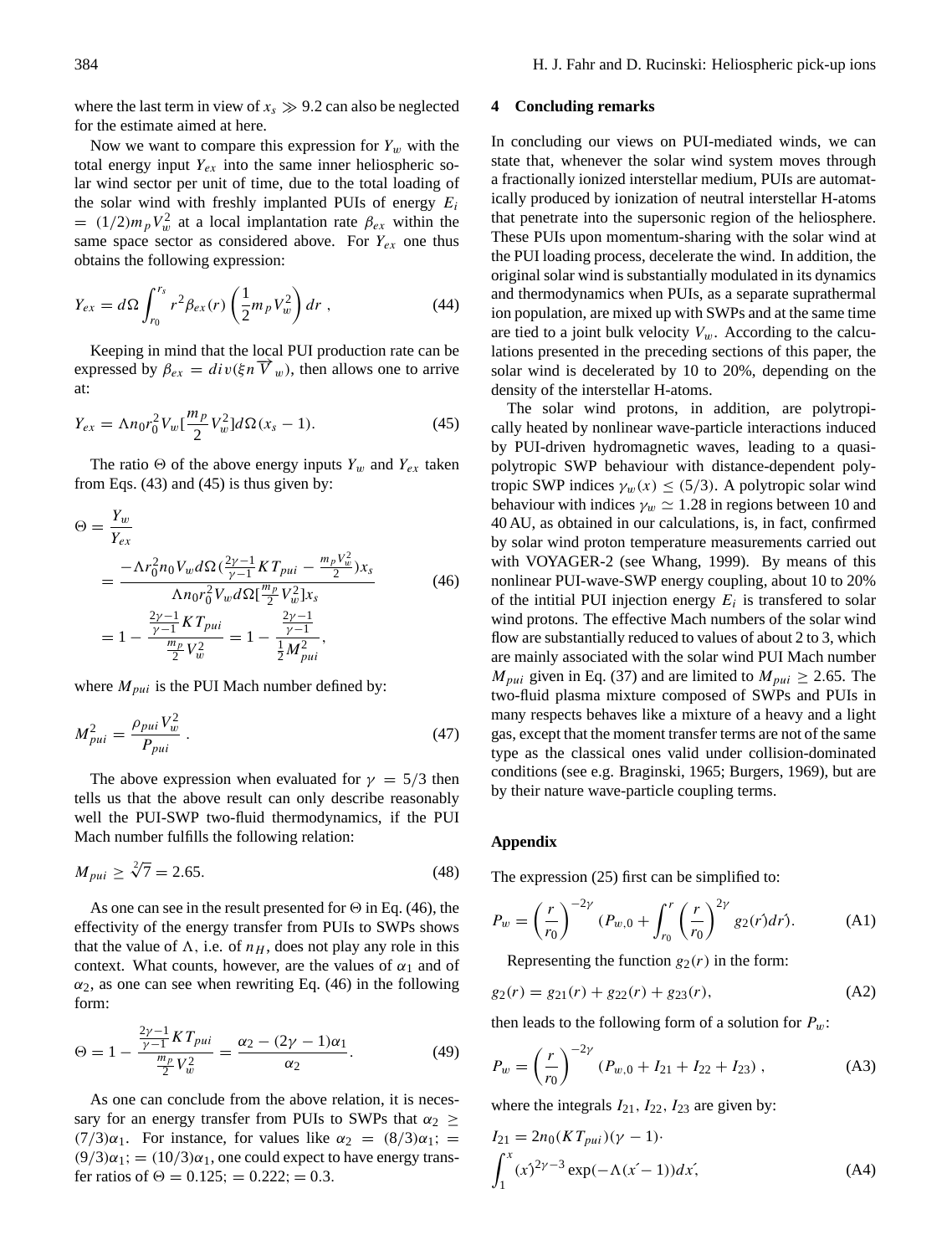$$
I_{22} = \Lambda (KT_{pui} - (\gamma - 1) \frac{m_p v_w^2}{2}) n_0.
$$
  

$$
\int_1^x x^{2\gamma - 2} \exp(-\Lambda (x - 1)) dx,
$$
 (A5)

$$
I_{23} = -KT_{pui}(\gamma - 1)2n_0 \int_1^x (x)^{2\gamma - 3} dx. \tag{A6}
$$

To derive the above integrals in these forms, we assume the SWP density  $n_w$ , as given by (see Fahr and Rucinski, 1999):

$$
n_w = n_0 x^{-2} \exp(-\Lambda(x - 1)).
$$
 (A7)

Furthermore, it is assumed that the H-atom density in the outer heliosphere is essentially constant, i.e.  $n_H \simeq n_{H0}$ , and the following abbreviations were used:  $x = r/r_0$  and:  $\Lambda = n_{H0}\sigma_{ex}r_{o}.$ 

Keeping in mind that  $\Lambda = n_{H0}\sigma_{ex}r_0$  is of the order of  $10^{-3}$ , may permit us to set the above integrals: exp( $-\Lambda(x -$ 1))  $\simeq$  1. In this physically reasonable approximation, one then obtains the following solution for  $P_w$ :

$$
P_w = x^{-2\gamma}.
$$
  

$$
\left\{ P_{w,0} + \Lambda (KT_{pui} - \frac{m_p V_w^2}{2}) n_0 \frac{\gamma - 1}{2\gamma - 1} (x^{2\gamma - 1} - 1) \right\}.
$$
 (A8)

*Acknowledgements.* This work was performed as a part of the DFG - PAS cooperation project 436 POL 113/80. While this work was finished my co-author, D. Rucinski, has passed away. I appreciated his cooperation always very much and will never forget him as one of my best friends and colleagues.

#### **References**

- Braginskii, S. I.: Transport processes in a plasma, Rev. Plasma Phys., 1, 205–311, 1965.
- Bogdan, T. J., Lee, M. A., and Schneider, P.: Coupled quasi-linear wave damping and stochastic acceleration of pick-up ions in the solar wind, J. Geophys. Res. 96, 161–178, 1991.
- Burgers, J. M.: Flow equations of composite gases, Academic Press, New York, 1969.
- Chalov, S. V. and Fahr, H. J.: Entropy generation at the multifluid solar wind termination shock producing anomalous cosmic ray particles, Planet. Space Sci. 43, 1035–1043, 1995.
- Chalov, S. V. and Fahr, H. J.: A three-fluid model of the solar wind termination shock including a continuous production of anomalous cosmic rays, Astron. Astrophys., 311, 317–328, 1996.
- Chalov, S. V. and Fahr, H. J.: The three-fluid structure of the particle modulated solar wind termination shock, Astron. Astrophys., 326, 860–869, 1997.
- Chalov, S. V., Fahr, H. J., and Izmodenov, V.: Spectra of energized pick-up ions upstream of the heliospheric termination shock I. The role of Alfvénic turbulences, Astron. Astrophys., 304, 609, 1995.
- Chalov, S.V., Fahr, H. J., and Izmodenov, V.: Spectra of energized pick-up ions upstream of the two-dimensional heliospheric termination shock. II. Acceleration by Alfvénic and by large-scale solar wind turbulences, Astron. Astrophys., 320, 659–671, 1997.
- Coleman, P.: Turbulence, Viscosity, and Dissipation in the Solar Wind, Astrophys. J., 153, 371–388, 1968.
- Fahr, H. J.: The Interplanetary Hydrogen Cone and its Solar Cycle Variations, Astron. Astrophys., 14, 263, 1971.
- Fahr, H. J.: Non-Thermal Solar Wind Heating by Supra-Thermal Ions, Solar Physics, 30, 193, 1973.
- Fahr, H. J. and Ripken, H. W.: The physics of the heliospheric interface and its implications for LISM diagnostics, Astron. Astrophys., 139, 551–554, 1984.
- Fahr, H. J., and Ziemkiewicz, J.: he behavior of distant heliospheric pick-up ions and associated solar wind heating, Astron.Astrophys., 202–305, 295, 1988.
- Fahr, H. J. and Fichtner, H.: The influence of pick-up ion-induced wave pressures on the dynamics of the mass-loaded solar wind, Solar Physics, 158, 353–363, 1995.
- Fahr, H. J. and Rucinski, D.: Neutral interstellar gas atoms reducing the solar wind Mach number and fractionally neutralizing the solar wind, Astron. Astrophys., 350, 1071–1078, 1999.
- Fahr, H. J. and Lay, G.: Remote diagnostic of the heliospheric termination shock using neutralized post shock pick-up ions as messengers, Astron. Astrophys., 356, 327–334, 2000.
- Fahr, H. J. and Rucinski, D.: Modification of Properties and Dynamics of Distant Solar Wind Due to ts Interaction with Neutral Interstellar Gas, Space Sci. Rev., 97, 407–412, 2001.
- Fichtner, H., le Roux, J. A., Mall, U., and Rucinski, D.: On the transport of pick-up ions in the heliosphere, Astron. Astrophys., 314, 650–662, 1996.
- Fisk, L. A., Gloeckler, G., Zurbuchen, T. H., and Schwadron, N. A.: Ubiquitous statistical acceleration in the solar wind, in: ACE Symposium 2000, (Ed) Mewaldt, R. A., American Institue of Physics, 229–233, 2000.
- Gray, P. C., Smith, C. W., Matthaeus, W. H., and Otani, N. F.: Heating the solar wind by pickup ion driven Alfvén ion cyclotron instability, Geophys. Res. Lett., 23, 113–116, 1996.
- Gary, S. P., and Feldman, W. C.: A second-order theory for  $k||B_0$ electromagnetic instabilities, Phys. Fluids, 21, 72–80, 1978.
- Hartle, R. E. and Wu, C. S.: Effects of electrostatic instabilities on planetary and interstellar ions in the solar wind, J. Geophys. Res., 78, 5802, 1973.
- Holzer, T. E. and Leer, E.: Conductive solar wind models in rapidly diverging flow geometries, J. Geophys. Res. 85, 4665–4679, 1980.
- Isenberg, P. A.: Interaction of the solar wind with interstellar neutral hydrogen: Three fluid model, J. Geophys. Res., 91, 9965–9972, 1986.
- Kennel, . C. F. and Engelmann, F.: Velocity space diffusion from weak plasma turbulence in a magnetic field, Phys. Fluids, 9, 2377, 1966
- Lee, M. A.: Effects of cosmic rays and interstellar gas on the dynamics of a wind, in: Stellar Winds, (Eds) Jokopii, J. R., Sonett, C. P., and Giampapa, M., Tucson, Arizona, University of Arizona, 857–886, 1997.
- Lee, M. A. and Ip, W. H.: Hydrodynamic wave excitation by ionised interstellar hydrogen and helium in the solar wind, J. Geophys. Res., 92, 11 041–11 052, 1987.
- Le Roux, J. A. and Fichtner, H.: A self-consistent determination of the heliospheric termination shock structure in the presence of pick-up, anomalous, and galactic cosmic ray protons, J. Geophys. Res., 102, 17 365–17 380, 1997.
- Mattheaus, W., Oughton, S., Pontius, D., and Zhou, Y.: Evolution of energy-containig turbulent eddies in the solart wind, J. Geophys. Res., 99, 19 267–19 287, 1994